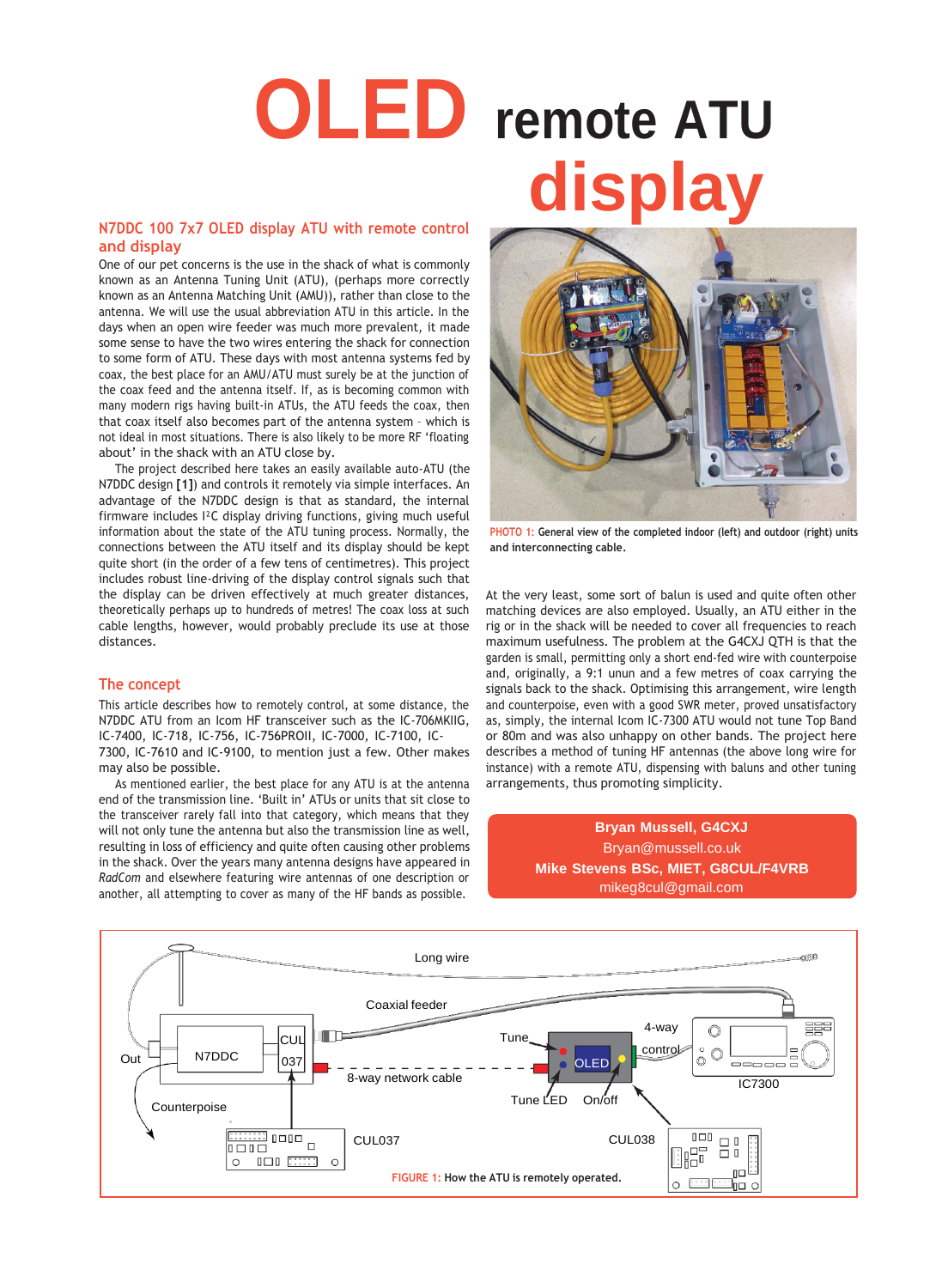

PHOTO 2: General view of the shack unit (rig interface) front panel. PHOTO 3: Completed CUL038 assembled in its box.



#### **The N7DDC**

By now, we suspect many amateurs will have heard of the N7DDC open source ATU-100 7x7 project from David Faintski, but if you have not, briefly, this is an auto tuner design released [1] with schematic, board layout and code, available to anyone to do with it as they will. Chinese manufacturers have taken up the build and a quick search on the internet will reveal quite a few suppliers with dozens of options from the bare PCB for a pound or two up to fully built and cased units at a little over £70, the latter being capable of running from a PP3 battery.

The N7DDC iteration chosen here is based on a low-priced kit comprising a partially built board. The processor is pre-programmed and soldered on the board, together with a few SM devices. The rest of the assembly, including coil winding etc is left to the constructor. From some suppliers it comes complete with a small OLED display that delivers information on power, SWR, antenna efficiency, L and C values (as determined by the tune process). The diminutive display means that a 'head unit' can be constructed that, although fairly small, is nevertheless bright enough to read in full daylight, giving the operator very useful information on the antenna's performance in real time using the built-in antenna bridge and firmware. The key to the whole project is the useful information, that is not normally available, which helps monitor antenna performance and even aids antenna improvements. It should be pointed out at this stage, that in



spite of this articles title, it is possible to use other, say, larger displays if required. Indeed, some kits are available with displays other than the OLED. The built in N7DDC firmware is configurable for some other types without difficulty, although a programming facility is required. Configuration details are readily available. Building the N7DDC ATU is not covered here. It is easy to construct, test and is well documented on the internet. No changes were made by the authors to either the N7DDC hardware design or the firmware as supplied.

Having decided to place the ATU remotely at the end of the coax, which at the G4CXJ QTH means at the top of a 6m steel pole, a couple of problems had to be solved. Provision had to be made to supply the ATU with 12V, with some means of controlling it (via tuner control signals) and getting the information sent by the ATU back to the OLED display in the shack.

In this article we describe how the ATU can be remotely controlled and the display driven using two interface boards carrying the information between the display and ATU via screened Ethernet cable. The N7DDC design is incredibly configurable and can even be wired to enable the rig Tune control to configure the ATU at the frequency in use. **Figure 1** shows how the ATU is remotely operated.

### **The interface boards**

Tune control and display data is handled by two interface boards: CUL037, mounted at the remote, ATU-end and CUL038 at the head, rig-end. **Figure 2** shows the circuit diagram of the CUL037 remote board.

Four connections and +12V/GND are required for the N7DDC ATU board. These other connections are SDA and SCL (the I²C signals for the display), Button and TX\_REQ for the ATU control. The I²C signals cannot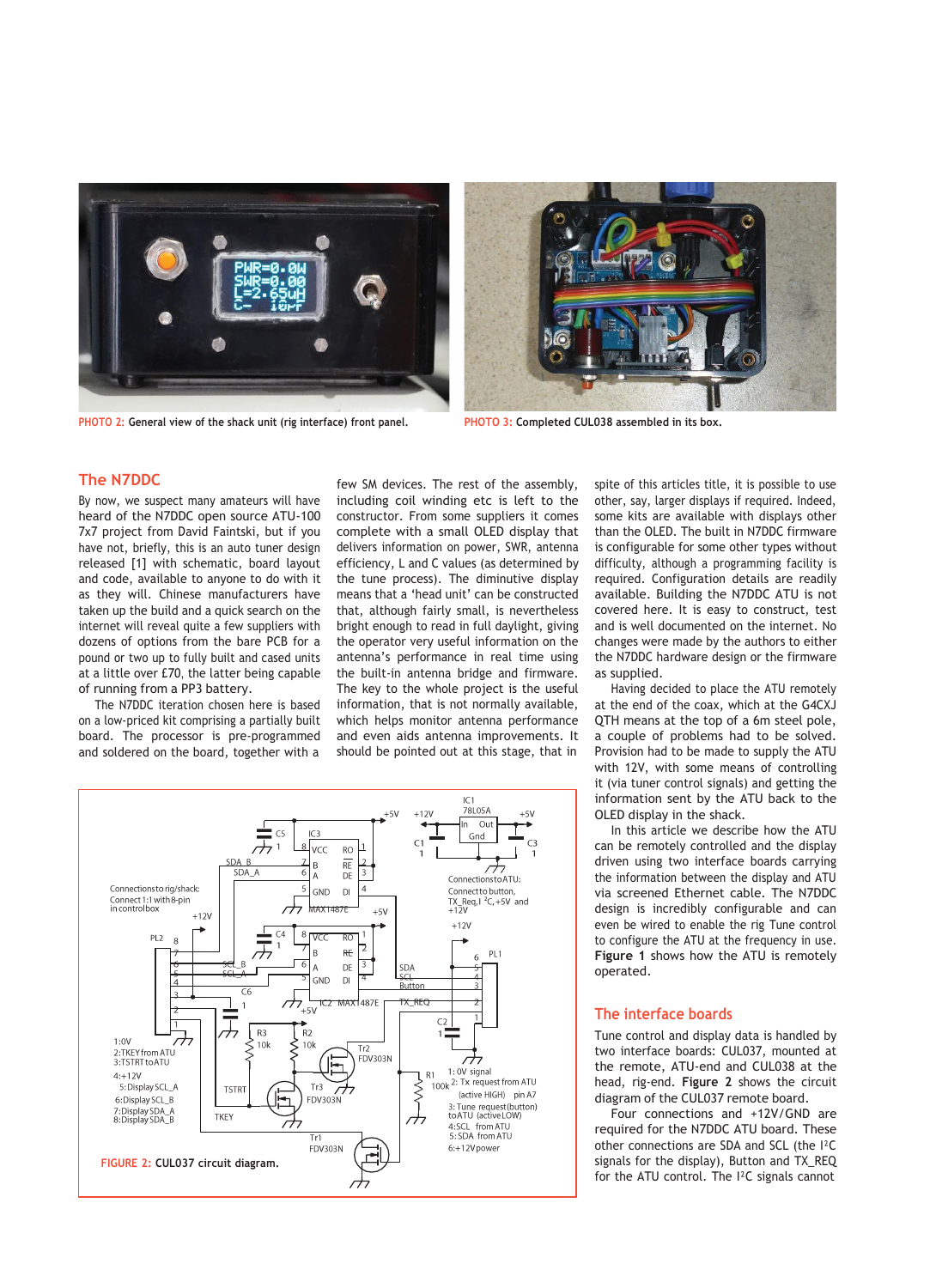

**PHOTO 4: CUL037 mounted in the IP67 box complete with the ATU itself.**

be connected directly to the display over large distances, so require a robust line-driving method. This is achieved by using some RS422 drivers. RS422 is a differential line drive system that can run at high speeds over great distances, typically 1500m or more. This should be perfectly adequate for this application! The chosen device, the MAX1487, is an RS485 transceiver but here it is hard-wired in drive mode, thus using it in an RS422 only mode. Being a differential drive system and using screened twisted-pair cable, any far-field interference should be dramatically reduced. No interference issues have yet been detected with this system in use. The two ATU control signals are just 'Button' (to initiate the tuning process) and TX\_REQ (from the ATU to request some RF power from the radio). These signals are buffered using N-channel MOSFETS, FDV303N devices being shown as they were available. Just about any N-channel

device will do, as the voltages and current demands are low. Both the CUL037 and CUL038 boards are laid out for SOT23 surface mount devices.

The four signals, two of which are now in differential mode, are connected to the shack-end head unit using standard screened network cable via PL2. IC2 and IC3 have the usual supply decoupling capacitors. Local power at +5V is provided by a 5V regulator IC1. The tune sequence is as follows:

- TSTRT signal is pulled low
- ATU starts the tuning process and pulls down the TX\_REQ signal
- Radio switches to CW and produces low power RF signal (about 5-10W)
- When the ATU has finished the tune process, the TX\_REQ signal is released
- Radio switches back to receive and to the original transmission mode.

The TSTRT signal can either come directly from the radio or from a manually operated push button in the head unit. My personal preference is to use a manual push button, as my experience is that the radio will attempt to tune every time a band change is done. I would far rather it was directly under my control, only tuning when I want it to. The head unit board allows either method.

**Figure 3** shows the circuit diagram of the head-end board CUL038. This small board uses the same MAX1487 as used on the ATU end interface board but hard-wired for receive mode only. The two I²C signals in differential mode, SDA and SCL from PL2 are converted from RS422 back to standard TTL-type signals by the MAX1487. The display is connected to PL3 which provides the I²C signals, power and GND.

The ATU control signals TSTRT and TX\_REQ are each double